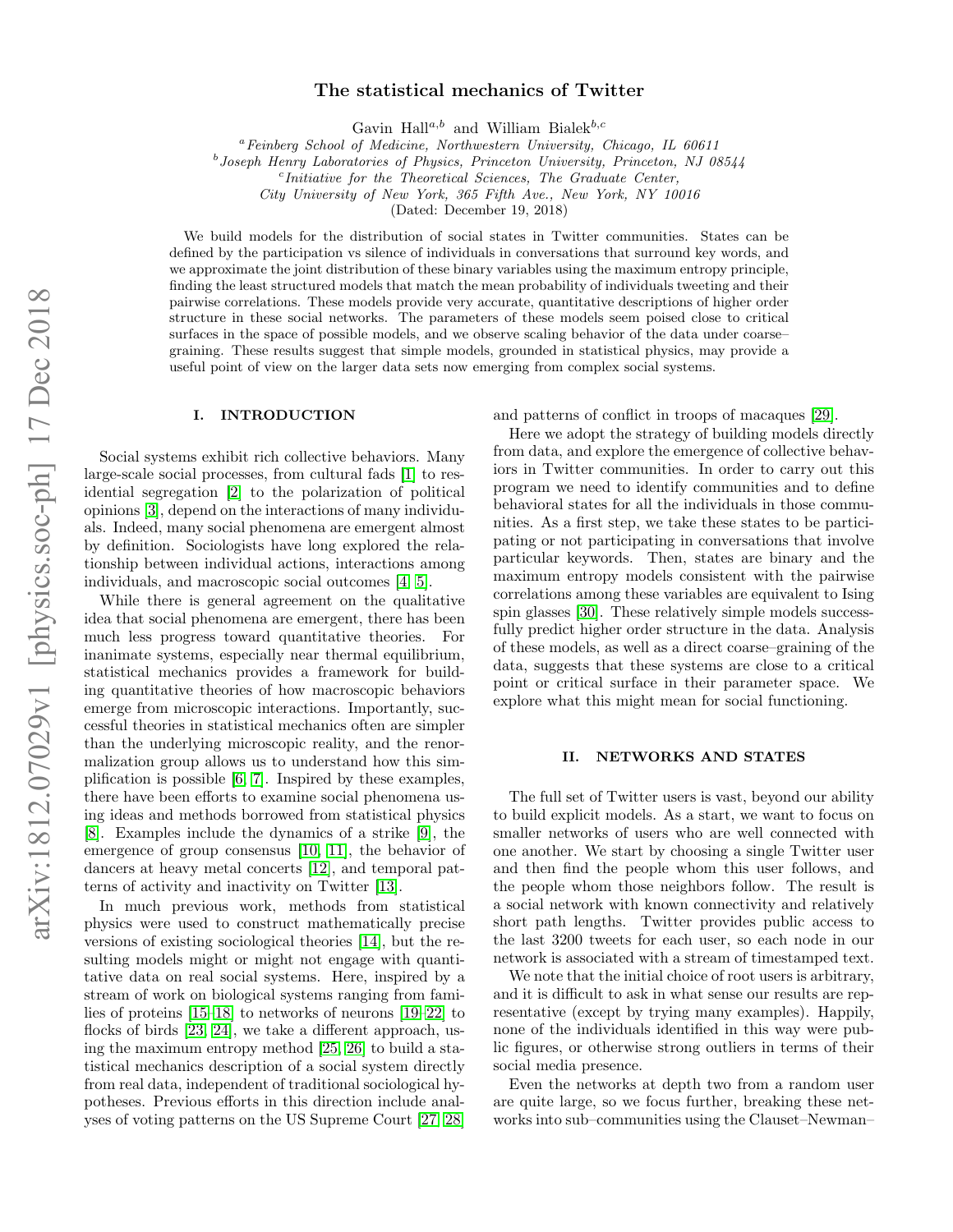

<span id="page-1-0"></span>FIG. 1: Example Social Network. An example social network used for building a pairwise max-ent model. Same sub–community as used in Fig 4. We include more information on the topology of the social networks examined in Appendix A.

Moore algorithm [\[31\]](#page-11-26). This algorithm builds subcommunities such that the proportion of edges within sub–communities is maximized while minimizing the number of edges between sub–communities. The resulting sub–communities are the networks that we use for further analysis. Among 106 examples we analyze networks that contain between 8 and 80 people, and there don't appear to be any simple trends of topology vs size (see Appendix A for these and other details). An example of the networks that we identify is shown in Fig [1.](#page-1-0)

Having defined a network of individuals  $i =$  $1, 2, \dots, N$ , what are the states  $\sigma_i$  taken on by these individuals? In examining the raw data, we find prominent words that are used many times within a short period of time (Appendix B). For the remainder of this paper, we will call these prominent words 'keywords,' and they can intuitively be thought of as something akin to a topic of conversation in the community being studied. For example, in a community with many physicists, one prominent keyword identified was 'Kosterlitz', as many people talked about J.M. Kosterlitz in a very short period of time after he shared the 2016 Nobel Prize.

These keywords suggest a simple and intuitive way to binarize data from Twitter: either a given individual has used a given keyword, or they have not. So, in the physicists' example, we can find who talked about Kosterlitz and who did not, and assign everyone who did talk about Kosterlitz a state  $\sigma_i = 1$  and everyone who did not talk about Kosterlitz a variable  $\sigma_i = -1$ . We can then conglomerate these variables into a vector  $\sigma$  representing whether or not everyone in the dataset used the given keyword. In this sense, the variable  $\sigma$  represents a social state of the community—there is an event happening in the world (represented by the keyword), and members

of the community can either participate in this event or remain silent.

The succession of keywords, which by definition are each well localized in time, provide a series of snapshots of the social state  $\sigma$ . These snapshots are drawn out of some distribution  $P(\sigma)$  which characterizes the collective states taken on by the network as a whole. Our goal is to characterize this distribution.

There obviously are many ways to simplify or binarize data from Twitter. Even with the use of keywords as a tool for simplification, these keywords themselves could be chosen in different ways. While we cannot claim uniqueness, we do feel that our choice of simplification is intuitive and easy to implement (Appendix B). Importantly, we will see that the states defined in this way have orderly behavior.

#### III. MAXIMUM ENTROPY MODELS

The social states  $\sigma$  are the "microscopic" states of our system, describing what each individual user is doing during a single conversation. In the spirit of statistical mechanics, we would like to write down the analog of the Boltzmann distribution,  $P(\sigma)$ , which tells us which social states are favored in a community and which states are disfavored. As usual, the number of possible states  $\sigma$ is so large  $(2^N)$  that we cannot directly "measure"  $P(\sigma)$ from any reasonable amount of data once we are looking at networks of reasonable size  $(N \gg 10)$ . More precisely, the distribution  $P(\sigma)$  is a list of length  $2^N$ , constrained only by normalization, and so if there is no simpler underlying structure then we can't make any progress without making more than  $2^N$  measurements.

The maximum entropy method, as first emphasized by Jaynes [\[25,](#page-11-20) [26\]](#page-11-21), gives us a way of searching systematically for simplified descriptions. Without constraints, the distribution that maximizes the entropy, and hence has the minimal structure, is the uniform distribution, which is a clearly unrealistic model. We therefore introduce constraints to ensure that the model is capable of reproducing features of the empirical data, and then maximize the entropy to remove any structures which are not absolutely necessary to meet these constraints.

In the present context, it is natural to constrain one– body marginals, which means that our model will reproduce the observed average activity of each user in the community,

<span id="page-1-1"></span>
$$
\langle \sigma_i \rangle_P \equiv \sum_{\sigma} P(\sigma) \sigma_i = \langle \sigma_i \rangle_{\text{obs}}.
$$
 (1)

To capture the interactions among individuals, we insist that our model also match the correlations between pairs of users, so that

<span id="page-1-2"></span>
$$
\langle \sigma_i \sigma_j \rangle_P \equiv \sum_{\sigma} P(\sigma) \sigma_i \sigma_j = \langle \sigma_i \sigma_j \rangle_{\text{obs}}; \tag{2}
$$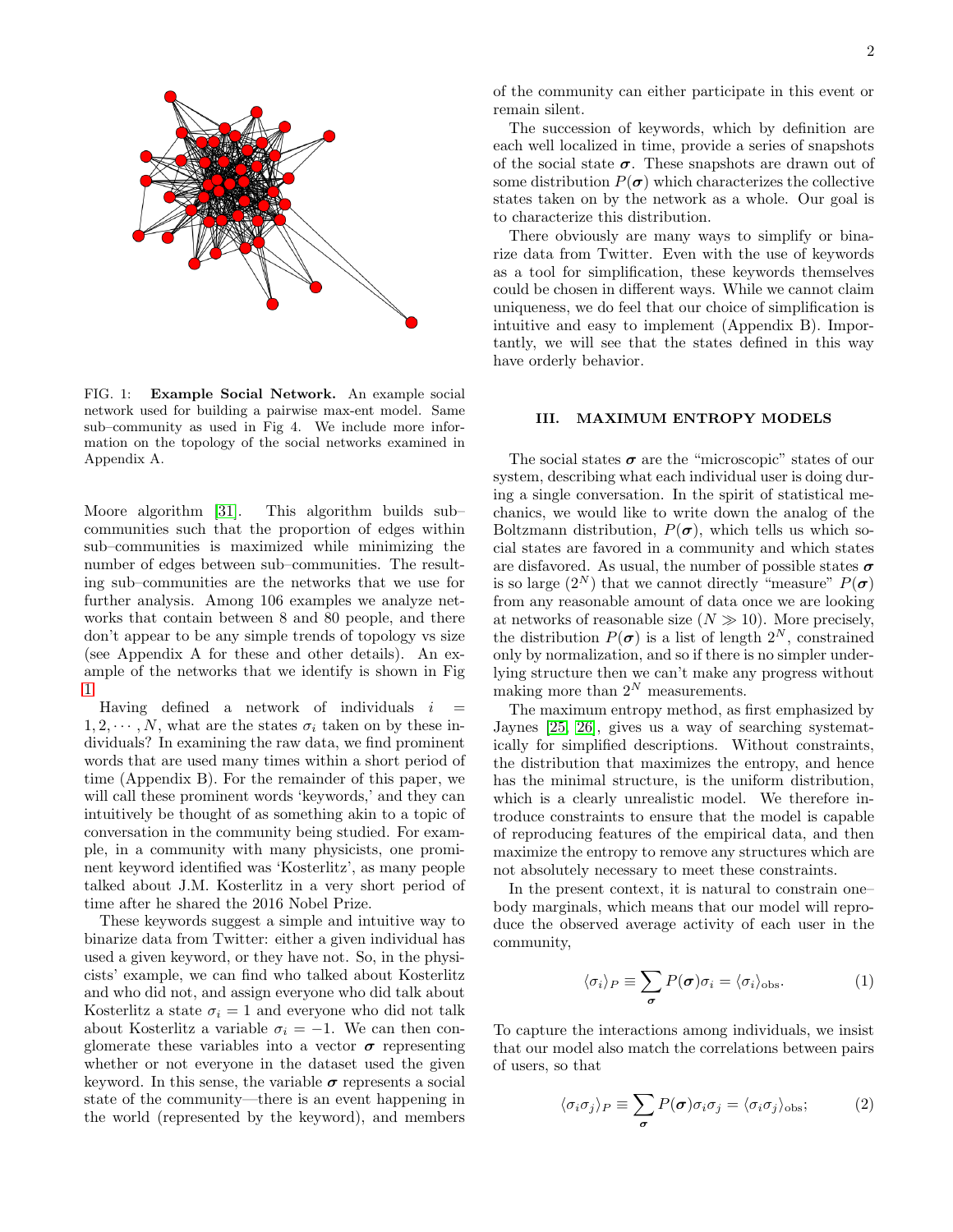

<span id="page-2-3"></span>FIG. 2: Covariance and coupling matrices. An example of the covariance matrix [Eq [\(5\)](#page-2-0)] and the corresponding coupling matrix  $J_{ij}$  [Eq [\(4\)](#page-2-1)] for a Twitter community. Same community as used in Figures [3](#page-2-2) and [4.](#page-3-0) Blank elements correspond to pairs of users without a direct social connection.

to respect the known connectivity of the network, and to limit the complexity of our models, we enforce this constraint only among pairs that have a direct social connection. Given these constraints, we look for the distribution  $P(\sigma)$  with the largest possible entropy, and the form of this distribution (Appendix C) is

$$
P(\sigma) = \frac{1}{Z} e^{-E_{\sigma}}
$$
 (3)

$$
E_{\sigma} = -\sum_{i} h_i \sigma_i - \frac{1}{2} \sum_{i \neq j} A_{ij} J_{ij} \sigma_i \sigma_j, \qquad (4)
$$

where  $h_i$  are parameters corresponding to constraints on one body marginals  $[Eq (1)]$  $[Eq (1)]$  $[Eq (1)]$  and  $J_{ij}$  are parameters corre-sponding to constraints on two body marginals [Eq [\(2\)](#page-1-2)]. We introduce the adjacency matrix A for the community to remind us that we have constraints only among connected pairs;  $A_{ij} = 1$  if there is a social tie between individuals  $i$  and  $j$  and  $0$  otherwise. We find the values of  $\{h_i, J_{ij}\}\$ by solving Eqs  $(1, 2)$  $(1, 2)$ . This is in general a difficult computational problem [\[32\]](#page-11-27), but we have solved it numerically for communities of up to 80 people using Monte Carlo methods [\[33\]](#page-11-28) (see Appendix C for details). An example of a covariance matrix,

<span id="page-2-0"></span>
$$
C_{ij} = \langle \sigma_i \sigma_j \rangle_{\text{obs}} - \langle \sigma_i \rangle_{\text{obs}} \langle \sigma_j \rangle_{\text{obs}}
$$
(5)

and the corresponding coupling matrix  $J_{ij}$  for a community is shown in Fig [2.](#page-2-3)

Since real communities exhibit correlations with both signs, the model in Eqs [\(3,](#page-2-4) [4\)](#page-2-1) corresponds to an Ising spin glass [\[30,](#page-11-25) [34\]](#page-11-29). Importantly, the couplings  $J_{ij}$  are not completely random, but are determined by the observed correlations. Generally, the couplings  $J_{ij}$  can take on both positive and negative values, and frustration is common (Appendix D).

Maximum entropy models are appealing both because of their simplicity and because of their connections to statistical physics. But these are not arguments for their correctness. We could easily imagine, for example, that there are important multibody interactions among individuals, and in this case we could not give an accurate description of the joint distribution by matching pairwise correlations alone. To test these models we can compute higher order statistical quantities, and ask if these agree with the data. Importantly, once we have matched the one–body and two–body marginals, there are no free parameters left to adjust, so we are not "fitting" these higher order structures—either we get them right or we get them wrong. We focus here on two such structures, the triplet correlations and the distribution of how many people tweet about each keyword.

For every distinct group of three users in a network, we can define the triplet correlation

$$
C_{ijk} = \langle (\sigma_i - \langle \sigma_i \rangle)(\sigma_j - \langle \sigma_j \rangle)(\sigma_k - \langle \sigma_k \rangle) \rangle. \qquad (6)
$$

These correlations typically are quite small  $(C \sim 0.01)$ but can be estimated with fractional errors  $\sim 10\%$  given the sizes of our data sets (Appendix E). In Fig [3](#page-2-2) we show the comparison of predicted vs observed triplet correlations, in one sub–community of 22 users. Results for many other sub–communities are similar, with prediction errors on the same scale as our measurement errors, although in certain communities the pairwise model fails to capture some aspects of three point correlation structure (see Fig [13](#page-10-0) in Appendix E for examples).

<span id="page-2-4"></span><span id="page-2-1"></span>A different way of assessing higher order structure in the network is to ask about the fraction of users that participate in a conversation,

<span id="page-2-5"></span>
$$
Q = \frac{1}{2} + \frac{1}{2N} \sum_{i=1}^{N} \sigma_i.
$$
 (7)

If the users tweet independently, then for large  $N$  we would see a Gaussian distribution of Q, and even for smaller communities the tail at large Q would be very restricted. We see in Fig [4](#page-3-0) that the observed distribution



<span id="page-2-2"></span>FIG. 3: Triplet correlations. Predicted three point correlations from our model vs the empirical value of the three point correlations estimated from data, for one sub– community. Error bars typically are  $\sim 10\%$  of the measured values; see Appendix E.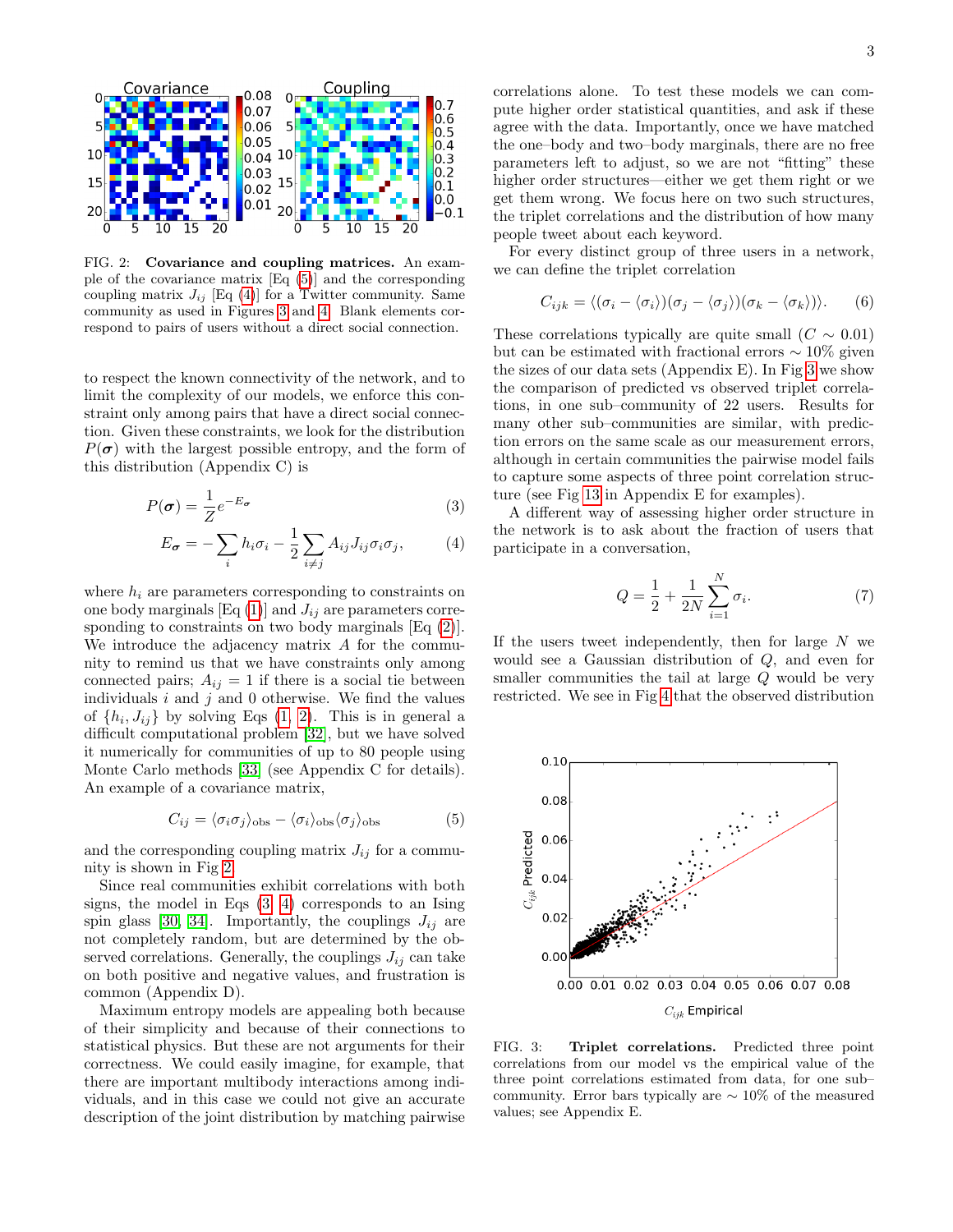

<span id="page-3-0"></span>FIG. 4: Distribution of simultaneous activity. Probability that a fraction Q of users tweet about a particular keyword. Empirical data (red), maximum entropy model (green), and a maximum entropy model including only one–body constraints (cyan).

of Q is quite broad, with an extended tail, and that this is captured within error bars by our model. Thus, although we match only correlations among pairs of users, we can predict, quantitatively, the probability that many users will be active in the same conversation.

There are many reasons why a pairwise maximum entropy model should not work. In particular, even in the absence of explicit combinatorial effects, averaging over many unseen factors that affect all the users, or different subsets of users, will generate effective multibody interactions in the joint distribution. These effects may be present, but what we see from Figs [3](#page-2-2) and [4](#page-3-0) is that we don't need to make explicit models of these effects in order to generate quantitative predictions for the joint distribution of social behaviors. These models, while simple, are sufficiently precise that it makes sense to take them seriously as statistical physics problems and ask what we can learn about the collective behavior of the network.

### IV. TOWARD A PHASE DIAGRAM

A crucial lesson of statistical physics is that the parameter space of models for systems with many interacting degrees of freedom breaks up, at large N, into distinct phases with qualitatively different behaviors. The boundaries between these phases become sharp as  $N \to \infty$ , and on the boundaries the behavior of the system is a singular function of its parameters. Here we try to locate real networks of Twitter users in relation to these critical surfaces in parameter space.

Maximum entropy models have the form of a Boltzmann distribution, and so we can think about an 'energy landscape' as a function of the social state  $\sigma$ ; energy minima correspond to probability maxima, identifying states that are favored by the network. Remarkably, every sub–

community we have examined has the same dominant energy basin that contains the vast majority of the data. This basin is defined by silence in the sub–community  $(\sigma_i = -1$  for all i). This in turn allows for an enormous simplification of our data, as we can define an order parameter by the overlap with the silent state [\[30\]](#page-11-25). The overlap with silence is just the negative of the usual magnetization, but it's important that we don't choose the magnetization arbitrarily.

Once we have an order parameter, we can define, in the usual way, a conjugate field and a susceptibility of the order parameter to this field; the susceptibility will be equal to the variance of the order parameter. Again this example is relatively simple—the conjugate field is a uniform "magnetic field"  $\Delta h$  that biases each user to tweet or remain silent, and the susceptibility  $\chi$  is proportional to the variance of the fractional activity Q defined above [Eq [\(7\)](#page-2-5)]. In Fig [5,](#page-3-1) we track  $\chi$  vs  $\Delta h$  in a subcommunity of 46 people (Fig [1\)](#page-1-0).

As we can see in Figure [5,](#page-3-1) the system exhibits a large peak in susceptibility at a small forcing field. This is a collective effect, and would not present if the users all tweeted independently (as shown in cyan). This peak in susceptibility is reminiscent of what we see at a critical point, where incremental changes in the control parameter lead to disproportionately large changes in observable behavior. Relative to the width of the peak, the system seems to be poised quite close to this near–critical point.

One may object that the language of "applied fields" involves taking the mapping between maximum entropy models and their physical counterparts a bit too seriously. As an alternative, we can bias the system by choosing individuals out of the community and conditioning the distribution of all other users on these individuals being



<span id="page-3-1"></span>FIG. 5: Susceptibility. Predicted susceptibility against a forcing field for the community of 46 people shown in Fig [1.](#page-1-0) Pairwise maximum entropy model (black) and independent model (cyan); red line indicates  $\Delta h = 0$ , corresponding to the parameters inferred for the real network.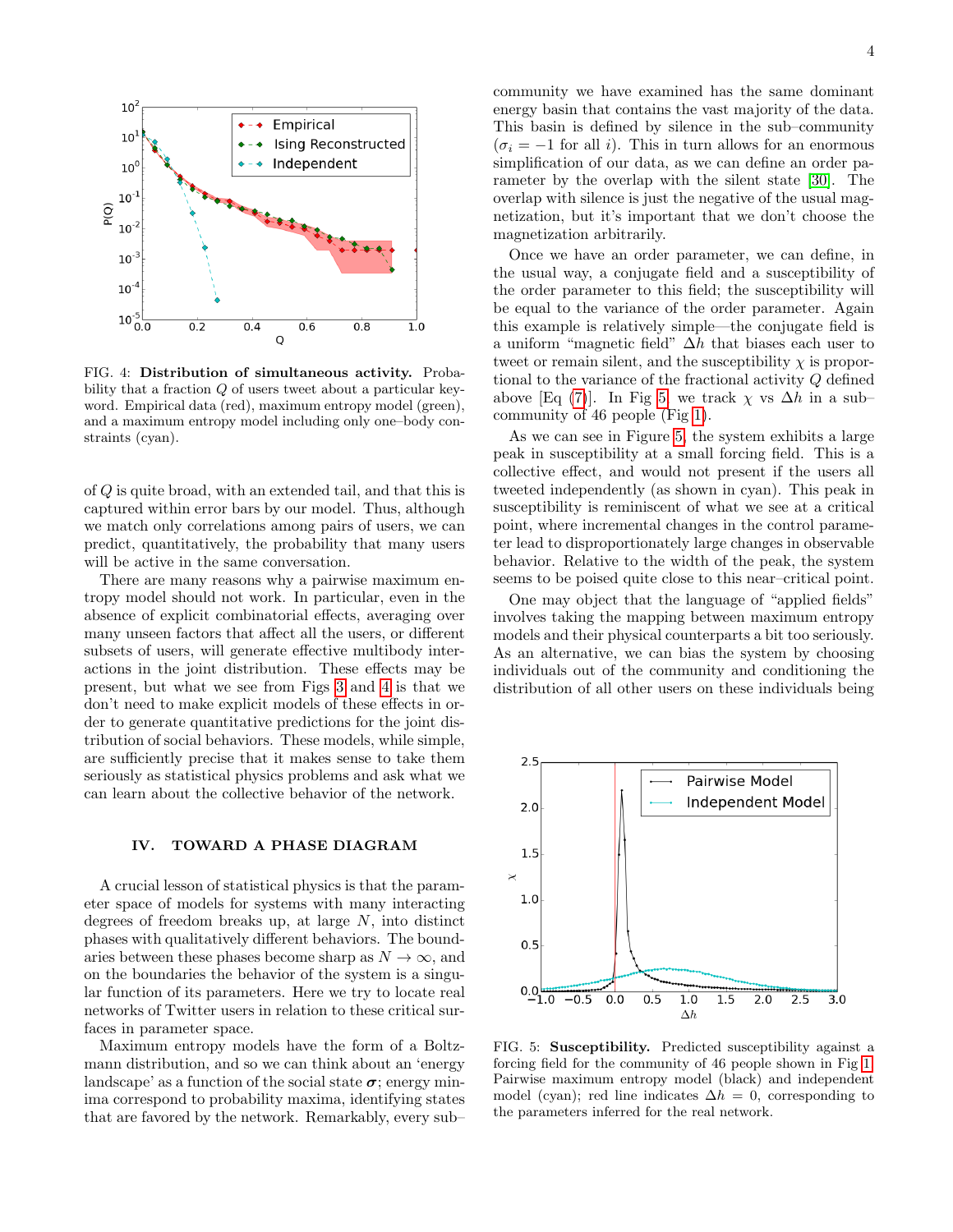in the state  $\sigma_{\mu} = 1$  (tweeting). Mathematically, if we hold  $\sigma_{\mu} = 1$  for  $\mu = \mu_1, \mu_2, \cdots$ , then for all the remaining users the joint distribution still is given by Eqs  $(3, 4)$  $(3, 4)$ , but with  $h_i \to h_i + \sum_{\mu} J_{i\mu}$  [\[29\]](#page-11-24).

The fact that forcing some users to be active will bias the mean activity of other users is not surprising. More interesting is that the variance of total activity in the other users changes nonmonotonically as a function of the number of users that we force, echoing the dependence of susceptibility on applied field. In all the sub– communities that we have examined, the peak in variance occurs upon forcing just a handful of users, often just one; there is no indication that this depends systematically on N. We conclude that many Twitter communities are within one user of being near maximal variance in activity [\[35\]](#page-11-30). This is a direct but perhaps more intuitive analog of the peak in susceptibility for very small applied fields (Fig [5\)](#page-3-1).

If we have a statistical mechanics, then it should be possible to construct a thermodynamics. Much of thermodynamics is about the tradeoff between energy and entropy, and it might be unclear what this has to do with tweeting. But in the Boltzmann distribution, energy is just the (negative) log probability, and (microcanonical) entropy counts the number of states that have this probability. Intuitively, social states in which more users are active have lower probability (Fig [4\)](#page-3-0), but until fully half the users are active there are more distinct states available at larger  $Q$  [Eq [\(7\)](#page-2-5)]. Thus, less probable (higher energy) states are more numerous (higher entropy). We explore this tradeoff between probability and numerosity following Refs [\[21,](#page-11-31) [36,](#page-11-32) [37\]](#page-11-33); for details see Appendix F.

The maximum entropy model assigns to each state  $\sigma$ an energy  $E_{\sigma}$ , through Eq [\(4\)](#page-2-1). We would like to count the number of states that have a particular energy, or range of energies, but this involves making bins along the energy axis. A simple alternative is to count the number of states with energy less than  $E$ , so we define the entropy

<span id="page-4-0"></span>
$$
S(E) = \ln\left(\sum_{\sigma} \Theta(E - E_{\sigma})\right) \tag{8}
$$

where  $\Theta(x)$  is the step function:  $\Theta(x > 0) = 1, \Theta(x <$  $(0) = 0$ . We recall that the temperature is the derivative of the entropy with respect to energy. In our case we have  $T = 1$ , from Eq [\(3\)](#page-2-4), and so the condition

$$
\frac{dS(E)}{dE} = 1\tag{9}
$$

picks out the typical energy of the system. The fluctuations around the typical energy are related to the heat capacity  $C$ ,

$$
\langle (\delta E)^2 \rangle = \left( -\frac{\mathrm{d}^2 S}{\mathrm{d} E^2} \right)^{-1} = C \tag{10}
$$

again with  $T = 1$ . We expect that energies and entropies both are extensive, that is proportional to system size N

for large  $N$ , so that  $C$  itself also is of order  $N$ . Then the fractional fluctuations  $\langle (\delta E)^2 \rangle / E^2 \sim 1/N$  vanish rapidly for larger systems. At many critical points,  $d^2S/dE^2$ vanishes, the specific heat  $C/N$  diverges with N, and the variance of energy fluctuations are similarly large.

<span id="page-4-1"></span>FIG. 6: **Entropy vs energy.**  $S(E)/N$  from Eq [\(8\)](#page-4-0), plotted vs  $E/N$ , for a sub-community of  $N = 52$  users. Red line indicates average energy of system, blue line indicates line of

slope 1 fit around the actual energy.

Starting with our maximum entropy model, we can find entropy as a function of energy numerically using Wang-Landau sampling [\[38\]](#page-11-34). An example plot of  $S/N$  vs  $E/N$  is shown in Fig [6](#page-4-1) for a sub–community of 52 people. We see that the entropy is very nearly a linear function of energy across a wide range of energies near the typical value. It is not merely that  $d^2S/dE^2$  vanishes at a single critical point, but it is very nearly zero all together. This unusual form of critical behavior was seen previously in the analysis of activity in networks of neurons [\[36\]](#page-11-32).

### V. COARSE–GRAINING SOCIAL DATA

The idea that social networks might be poised near a critical point is intriguing. Related notions of criticality have emerged from the analysis of neural networks, but this has also generated controversy. It is in principle possible that inference from finite data sets, using the maximum entropy framework, is biased toward finding models near criticality, or that some of the phenomenology which seems to be a signature of criticality could have more mundane explanations [\[39–](#page-11-35)[42\]](#page-11-36). One response to these concerns is to look very closely and ask whether the alternatives to criticality really explain the data in detail, as discussed for a population of neurons in Ref [\[21\]](#page-11-31). But the approach to a critical point seems so dramatic that we should be able to give a more direct argument.

In our modern view, a critical point can be defined as a nontrivial fixed point of the renormalization group

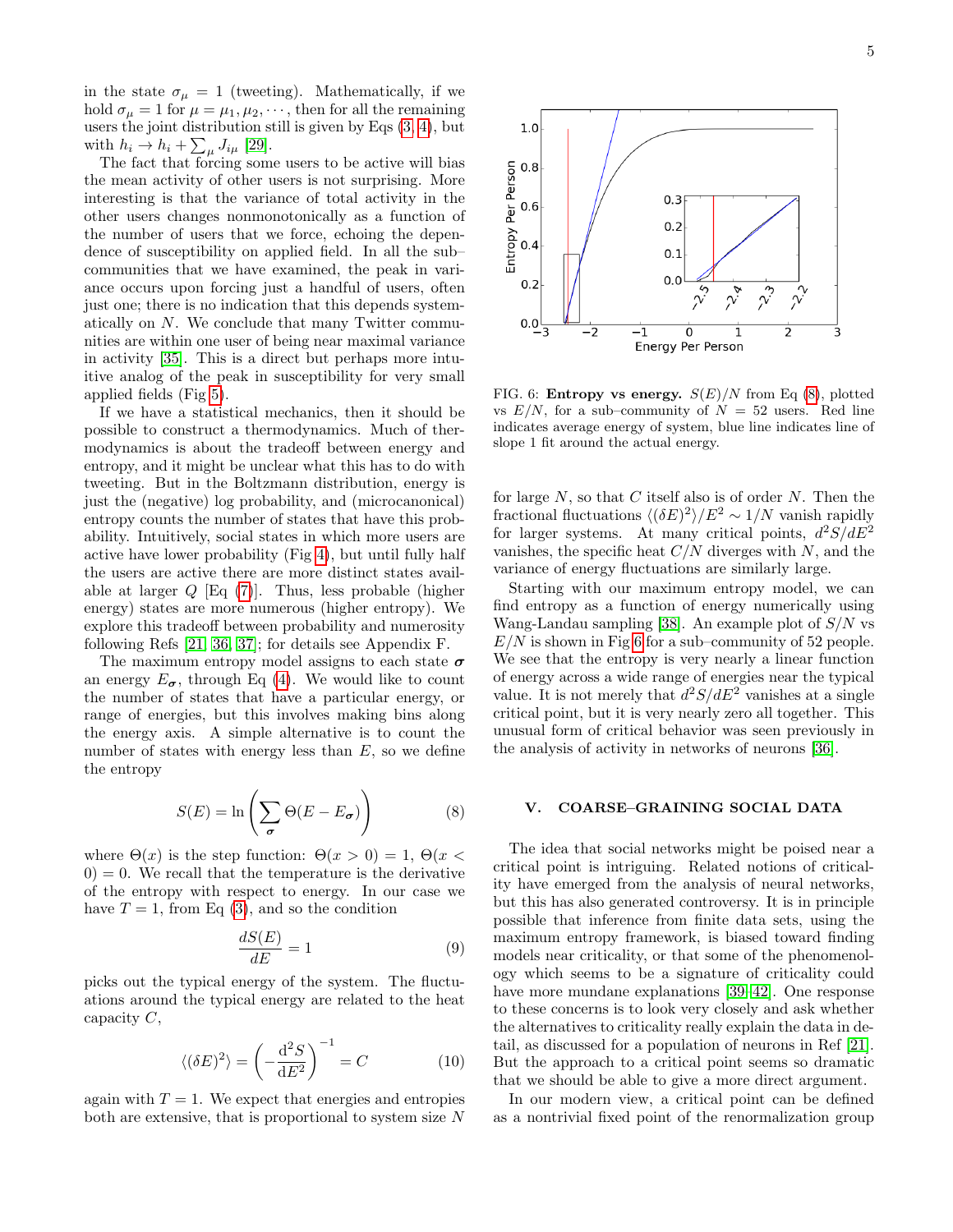

<span id="page-5-0"></span>FIG. 7: Variance Scaling. The variance of  $\sigma_i^{(k)}$  against cluster size  $K = 2<sup>k</sup>$ . Dotted lines indicate linear and quadratic scaling; red line indicates a power–law fit with exponent  $1.49\pm$ .02. Error bars are the standard deviation over random halves of the data. Fit obtained by nonlinear least squares with reduced  $\chi^2 = 0.26$ .

(RG) [\[6,](#page-11-5) [43\]](#page-11-37). In the standard formulation, microscopic variables live in real space, and have their dominant interactions with near neighbors. The RG involves averaging over spatial neighborhoods [\[44\]](#page-11-38), and then tracking the distribution of these coarse–grained variables as a function of the averaging scale. A crucial result is that the joint distributions of coarse–grained variables become simpler as the scale becomes larger, so that most interactions are "irrelevant"; models of macroscopic behavior thus are simpler and more universal than the underlying microscopic details. More subtly, there are special parameter settings such that the joint distribution of coarse–grained variables is invariant to the scale of averaging. This is a fixed point of the RG transformation, and these fixed points correspond to critical points.

In order to explore RG ideas in more complex systems we have to find coarse–graining strategies that do not lean on the locality of interactions. Recent work on large populations of neurons suggests that a natural analog of averaging with spatial neighbors is averaging with maximally correlated partners [\[45\]](#page-11-39), and we follow this approach here. In brief, we walk through the network, identifying maximally correlated pairs  $i, j_*(i)$ , and then add the corresponding variables together,

$$
\sigma_i^{(2)} = \sigma_i^{(1)} + \sigma_{j_*(i)}^{(1)},\tag{11}
$$

where superscripts refer to the level of coarse-graining. We then repeat this for the next most correlated pair of people and so on, until the original  $N$  variables have become  $N/2$ . If we iterate this full procedure k times, then we turn our data on  $N$  people into data on  $N/K$ clusters, each with  $K = 2^k$  people in them.

If correlations are weak, the central limit theorem

drives the activity of the clustered variables toward the normal distribution as the clustering scale increases. Near criticality, the self–similar structure of correlations should evade the central limit theorem, driving the distribution toward a non–Gaussian fixed point. In the same way that the central limit theorem predicts a linear scaling (for example) of the variance with the number of variables that are being summed, the approach to nontrivial fixed points typically is associated with different scaling behavior. It is this scaling behavior that we are looking for in the data.

The means of the coarse–grained variables scale linearly with the cluster size  $K$ , so the first interesting question concerns the variance. For independent variables the variance will be linear in the cluster size  $K$ , while for perfectly correlated variables the growth would be quadratic. In Fig [7](#page-5-0) we show the behavior of the variance vs cluster size in a community of 583 people, and we see that the variance has near perfect scaling at an intermediate exponent  $\sim$  1.5. This intermediate scaling indicates that there is nontrivial structure to the correlations in the dataset, independent of the level of coarse–graining. When comparing across different communities, we see a range of scaling exponents between 1.29 and 1.69. We could not discern any clear pattern or clustering in the scaling of different communities. Although there is significant variability across communities, the precision of scaling within communities is surprising.

We can also look at the structure of correlations within clusters. In the analogy with physical critical points, we expect correlations to have the same structure at each stage of coarse–graining. In translation invariant systems with spatially local interactions, this corresponds to a scale-free correlation function, or equivalently a power– law dependence of the spectrum on momentum. In our systems, the closest analogue to this correlation function is the spectrum of the correlation matrix within clusters [\[45,](#page-11-39) [46\]](#page-11-40). In Figure [8](#page-6-0) we plot the averaged spectra of cluster correlation matrices, for different clusters sizes K, as a function of the fractional rank of the spectrum for the same community as used in Fig [7.](#page-5-0) We stop at  $K = 128$ to avoid contamination of the spectrum by finite sample effects.

As we can see in Figure [8,](#page-6-0) the clusters seem to have a correlation spectrum that is independent of the size of the cluster. That is, plotted as a function of fractional rank, the spectra collapse onto a single curve that is independent of the degree of coarse-graining, with the exception of the largest eigenvalue of each cluster. Furthermore, these spectra seem to exhibit a power law dependence as a function of their fractional rank for a large range. Although noisy, even this largest eigenvalue seems to have a regular behavior as a function of cluster size. The correlations are scale free both in the sense that they are independent of the degree of coarse-graining and in the sense that they have a power law form.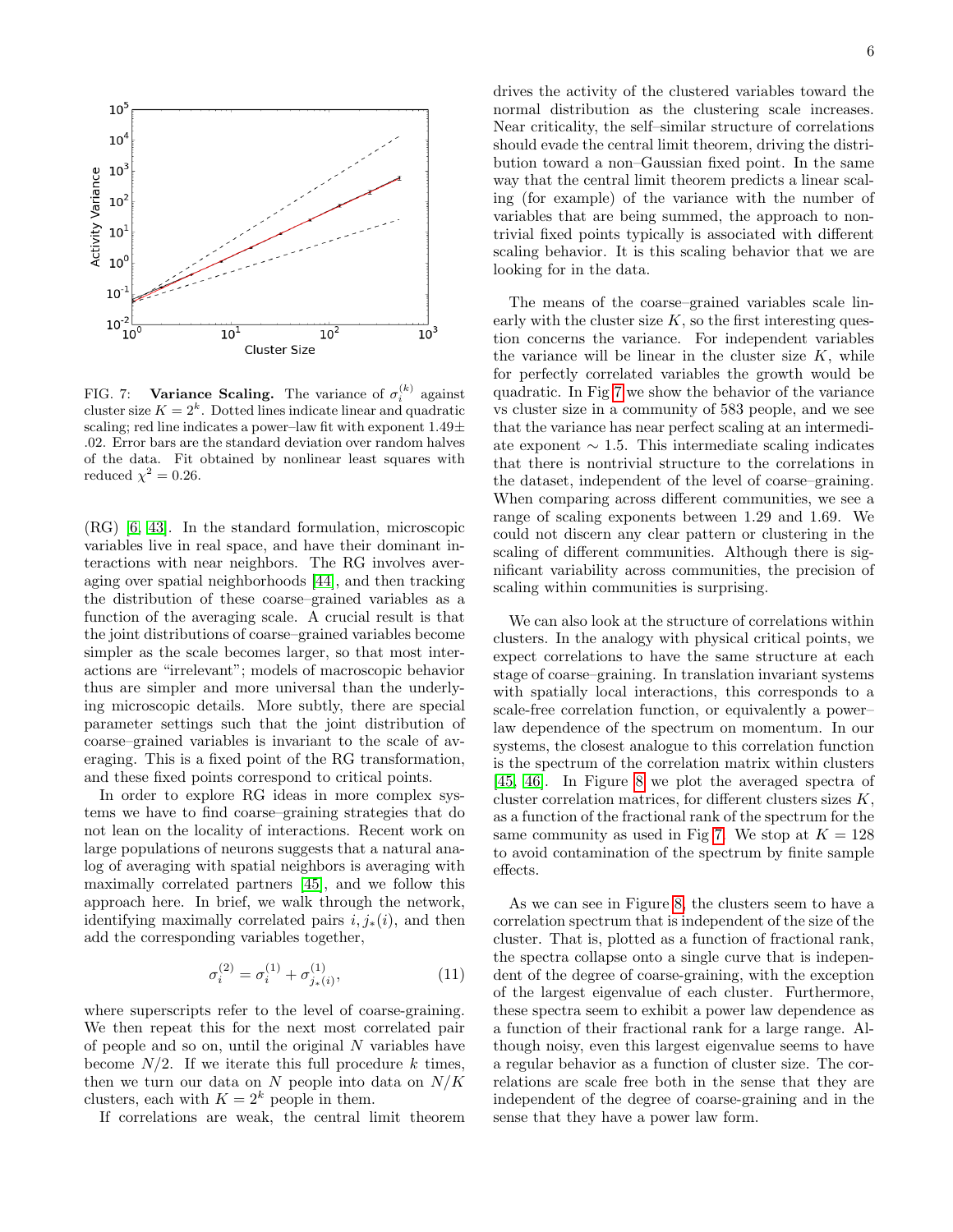

<span id="page-6-0"></span>FIG. 8: Correlation Spectra. Correlation spectra of various cluster sizes plotted as a function of the fractional rank. Error bars are standard deviations across different clusters and random halves of the data. Cyan line is a power–law with exponent  $-0.438 \pm 0.015$ .

#### VI. DISCUSSION

The dynamics of human behavior on social media are complex, and what we have done here is a first try. Nonetheless, we find it striking that the social states of these networks have relatively simple, orderly behavior that can be captured in the language of statistical physics. The joint distribution of activity in a community is described quite accurately by models that match only pairwise correlations, and are equivalent to familiar Ising models. More deeply, the parameters of these models seem not to be arbitrary, but rather are poised near critical surfaces, and we see independent evidence of this near–criticality in the scaling behavior of the system under coarse–graining.

It is an old idea that complex systems, far from equilibrium, might organize themselves to states that are analogous to critical states in equilibrium statistical physics [\[47\]](#page-11-41). One can think of many reasons why such an organization might be advantageous: the system becomes infinitely sensitive to (some) small signals, distant parts of the system can exchange information, the system grows long time scales, and more, although in different contexts the same features might be disadvantageous. Importantly, all of these features arise together at the critical point, and so it is necessarily difficult to disentangle which ones are actually functional.

There is an intuitive if non-rigorous connection between criticality and some familiar properties of social systems. Specifically, the high susceptibility and information transfer in critical networks evoke the tendency of online content to 'go viral' or to very quickly spread over a long distance in a social network. Just as small perturbations become amplified in critical networks, a social phenomenon initiated by a small group of people can quickly become amplified in online social networks.

While it is tempting to suggest that the proximity of a critical point is the "mechanism" by which things go viral on a social network, it is difficult to imagine a mechanism for social systems to tune themselves to this kind of critical point. Generically, any system capable of producing such complex behavior will likely be controlled by many different parameters, and critical dynamics will only hold in a relatively small section of this high-dimensional space. It is unclear how an online social system would naturally tune itself to this area of its parameter space. Nonetheless, this is what we see.

As far as we know, neither the maximum entropy method nor the renormalization group has been used previously in thinking about social networks. As the social science community accumulates more "big data," more such tools will be needed. We hope to have made clear that these relatively simple ideas, grounded in statistical physics, are quite successful in revealing interesting regularities of human behavior in these social systems.

### Acknowledgments

We thank Alex Aparicio, Curtis Callan, and Ned Wingreen for helpful comments and discussions. This work was supported in part by the National Science Foundation through the Center for the Physics of Biological Function (PHY–1734030), the Center for the Science of Information (CCF–0939370), and PHY–1607612.

#### Appendix A: Acquiring data

Raw data were scraped from publicly available tweets using the Twitter API (https://developer.twitter.com/). As described in the main text, for each dataset a root user was chosen and a social network was built out to second degree from that root. That is, we find who the root user follows, and then who those people follow; our examples of social networks are built from those connections. These networks were then reduced, identifying sub–communities using the Clauset-Newman-Moore algorithm [\[31\]](#page-11-26). The resulting sub–communities contain between 8 and 80 people, and vary considerably in topology, as summarized in Fig [9.](#page-7-0)

Mean degree (at left in Fig [9\)](#page-7-0) represents the typical number of social connections that a given individual in a sub–community has within that sub–community. Below a sub–community size  $N \sim 40$  people, the mean degree K grows roughly linearly with the system size. For communities larger than 40 people, there is no discernible relationship between community size and the number of social connections. Interestingly, while one might imagine that these two types of social communities have different behaviors, in the communities that we have examined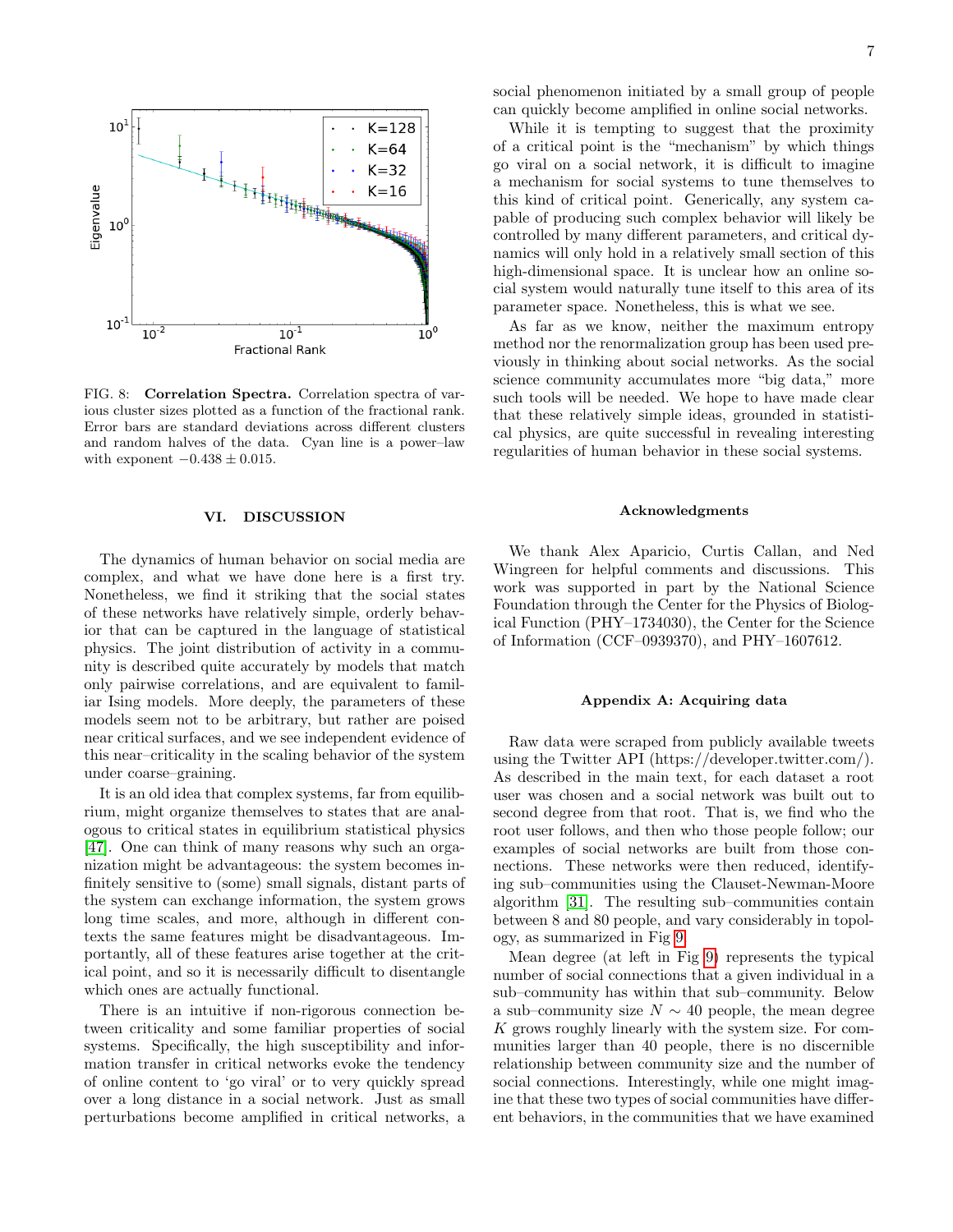

<span id="page-7-0"></span>FIG. 9: Topological Characteristics. For 106 sub– communities with inferred pairwise max-ent models. (Left) Mean degree of social network  $K$  against community size  $N$ for all communities. (Right) Distribution of  $K/N$ .

max-ent models are capable of describing both types of systems.

#### Appendix B: Defining keywords

We define keywords to be words that are used many times while staying localized in a short period of time. Of course, we then must define how many times a word must be used and how localized a word must be to be considered a keyword. We use the standard deviation in the times that a word is used to quantify the degree to which a word is localized in time. These two criteria (number of times used, standard deviation in time) define a two dimensional space in which we can place each word that is used in a dataset. Our task is to find cutoffs in this space to define a clear set of keywords. Unfortunately, this is hard. All datasets examined are approximately Zipfian [\[48\]](#page-11-42), which means that there is no clear scale for usage, making a non-arbitrary cutoff for the number of times a word is used quite difficult.

The distribution of standard deviation in time for words is more interesting. We show the distribution of the standard deviation in time for language used in a dataset of 651 people in Fig [10.](#page-7-1) As we can see in Fig [10,](#page-7-1) this distribution has two peaks, one corresponding to words that are used in a very short amount of time (far left) and words that are used with a standard deviation in time of around 500 days. The second peak begins with a kink in the distribution at a standard deviation of around 200 days. This second peak corresponds to words that are used independent of context, such as the staples of standard English vocabulary ('the', 'she', etc). Obviously, we do not want to include such words as keywords, as they are independent of context, and what makes keywords interesting is that they are highly contextual. We therefore bound the cutoff in standard deviation in time to be well clear of this second peak in Fig [10.](#page-7-1)

The statistics of word usage do not provide more detailed guidance for how to define keywords. As such, we examined the data at a range of different definitions for keywords [\[35\]](#page-11-30), and generally found that the qualitative nature of results did not change with different definitions of keywords. For the purposes of presenting this data, we choose a definition for keywords that attempts to maximize the number of clearly meaningful data points. The exact parameters used for the datasets presented here are a cutoff in standard deviation in time of 130 days and a requirement that the word must be used at least 10 times in the data. In our datasets, this is generally sufficient to obtain on the order of 10 times the number of keywords as there are people in the dataset while still yielding generally comprehensible keywords.

### Appendix C: Maximum entropy models

The maximum entropy method has a long history, and has received new attention in efforts to build statistical mechanics descriptions of biological networks directly from data. Much of what we need thus is well known in some communities. To make the discussion accessible to a wider community, we provide some review of these ideas here. We start with geneal ideas and proceed to the specifics of our problem.

We recall that entropy, in addition to its thermodynamic meaning, provides the unique measure of available information consistent with simple and plausible conditions [\[49\]](#page-11-43). Distributions with larger entropy thus describe variables about which we know less, a priori. Maximizing the entropy is then a strategy for building models that inject as little structure or knowledge as possible, as first emphasized by Jaynes [\[25,](#page-11-20) [26\]](#page-11-21). More specifically, we



<span id="page-7-1"></span>FIG. 10: Distribution of Standard Deviations in Time of Word Usage. For a dataset of 651 people.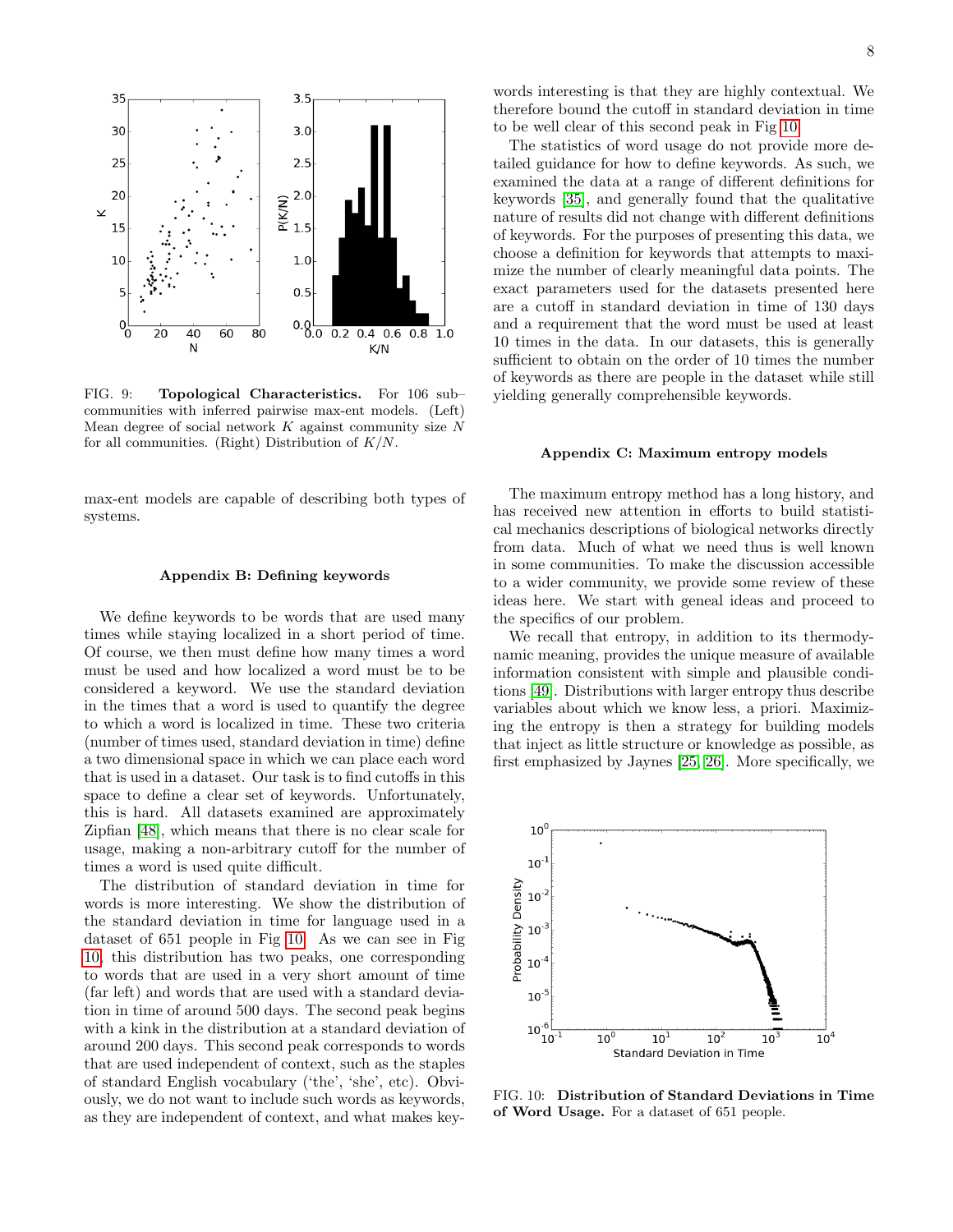want to insist that our models match certain features of the data, but otherwise have as little structure as possible.

In a system with states  $\sigma$ , we can construct features  $f_{\mu}(\boldsymbol{\sigma})$ , for  $\mu = 1, 2, \cdots, K$ . Then if we are trying to make a model of the probability distribution  $P(\sigma)$ , we insist that the average of these features in the model matches those seen experimentally,

$$
\langle f_{\mu}(\boldsymbol{\sigma}) \rangle_{\text{expt}} = \sum_{\boldsymbol{\sigma}} P(\boldsymbol{\sigma}) f_{\mu}(\boldsymbol{\sigma}), \qquad (C1)
$$

for each  $\mu$ . Among the distributions that obey this matching condition, we want to choose the one that maximizes the entropy

$$
S[P(\boldsymbol{\sigma})] = -\sum_{\boldsymbol{\sigma}} P(\boldsymbol{\sigma}) \log P(\boldsymbol{\sigma}). \tag{C2}
$$

To solve the constrained maximization problem we introduce Lagrange multipliers and define

$$
\tilde{S}[P(\boldsymbol{\sigma})] = -\sum_{\boldsymbol{\sigma}} P(\boldsymbol{\sigma}) \log P(\boldsymbol{\sigma}) + \sum_{\mu} \lambda_{\mu} \left( \langle f_{\mu}(\boldsymbol{\sigma}) \rangle_{\text{expt}} - \sum_{\boldsymbol{\sigma}} f_{\mu}(\boldsymbol{\sigma}) P(\boldsymbol{\sigma}) \right) + \lambda_{0} \left( 1 - \sum_{\boldsymbol{\sigma}} P(\boldsymbol{\sigma}) \right), \tag{C3}
$$

where the Lagrange multipliers  $\lambda_{\mu}$  correspond to each constrained feature and the term proportional to  $\lambda_0$  constrains the distribution to be normalized. Now we can search over all distributions, and adjust the values of the Lagrange multipliers at the end to be sure that the constraints are satisfied.

To maximize  $S[P(\sigma)]$ , as usual we take the derivative and set it to zero,

$$
\frac{\partial \tilde{S}[P(\boldsymbol{\sigma})]}{\partial P(\boldsymbol{\sigma})} = 0; \tag{C4}
$$

we can verify that the second derivatives are negative so that we really are finding a maximum of the entropy. The solution is

<span id="page-8-0"></span>
$$
P(\boldsymbol{\sigma}) = \frac{1}{Z} \exp\left(-\sum_{\mu=1}^{N} \lambda_{\mu} f_{\mu}(\boldsymbol{\sigma})\right), \qquad (C5)
$$

where the partition function Z absorbs  $\lambda_0$  and thus depends implicitly on the values of all the other Lagrange multipliers,

$$
Z = \sum_{\sigma} \exp\left(-\sum_{\mu=1}^{N} \lambda_{\mu} f_{\mu}(\sigma)\right).
$$
 (C6)

While Equation [\(C5\)](#page-8-0) gives the correct form of the maxent model, it glosses over a major sticking point, which is that the correct values of the Lagrange multipliers  $\lambda_{\mu}$ must be determined. This is a difficult computational problem [\[32\]](#page-11-27).

We use a method based on Monte Carlo sampling. Briefly, we simulate the model with some set of parameters  $\{\lambda_{\mu}\}\$ and then examine the expectation values of the observables  $f_{\mu}$ , computed as averages over the Monte Carlo samples in the simulation epoch labelled by  $t$ . We then adjust the parameters by a factor proportional to the error [\[20,](#page-11-44) [22\]](#page-11-17), so that the basic learning step is

$$
\lambda_{\mu}(t+1) = \lambda_{\mu}(t) - \eta \left[ \langle f_{\mu} \rangle_{t} - \langle f_{\mu} \rangle_{\text{expt}} \right],\tag{C7}
$$

where  $\eta$  is a learning rate. For discussions about convergence see Refs [\[50,](#page-11-45) [51\]](#page-11-46). We iterate until the differences between model and observed expectation values are comparable to the errors in the observed expectation values.

The expensive part of this procedure is generating new Monte Carlo samples for each set of parameters. To speed up this process we use the histogram Monte Carlo method, which allows us to recycle Monte Carlo samples generated with parameters  $\lambda$  to estimate features of the distribution parameterized by a different set of parameters  $\lambda'$  [\[33,](#page-11-28) [52\]](#page-11-47).

In our particular case, the features that we choose are  $f_{\mu} = \sigma_i$  and  $f_{\mu} = \sigma_i \sigma_j$ , for all values of i and j that share a social tie. Constraining the expectation values of these features corresponds to fixing the probability that individual i participates in a Twitter conversation, and the correlations between participation by individuals  $i$  and  $j$ . With these choices, it is convenient to think of the Lagrange multipliers as "effective fields"  $h_i$  and "couplings"  $J_{ij}$ , and we arrive at the form of the model shown in Eqs. [\(3,](#page-2-4) [4\)](#page-2-1) of the main text. As indicated above, we need to follow the Monte Carlo procedure to arrive at values of these parameters given our measurements of  $\langle \sigma_i \rangle$  and  $\langle \sigma_i \sigma_j \rangle$ .

It is useful to think about a null model in which we constrain only the probabilities that individuals participate in a Twitter conversation, but ignore correlations. Then the maximum entropy model has the same form as in Eqs  $(3, 4)$  $(3, 4)$ , but with all  $J_{ij} = 0$  and

$$
h_i = \operatorname{arctanh}(\langle \sigma_i \rangle). \tag{C8}
$$

This model is also equivalent to the assumption that each individual makes independent decisions about whether to tweet.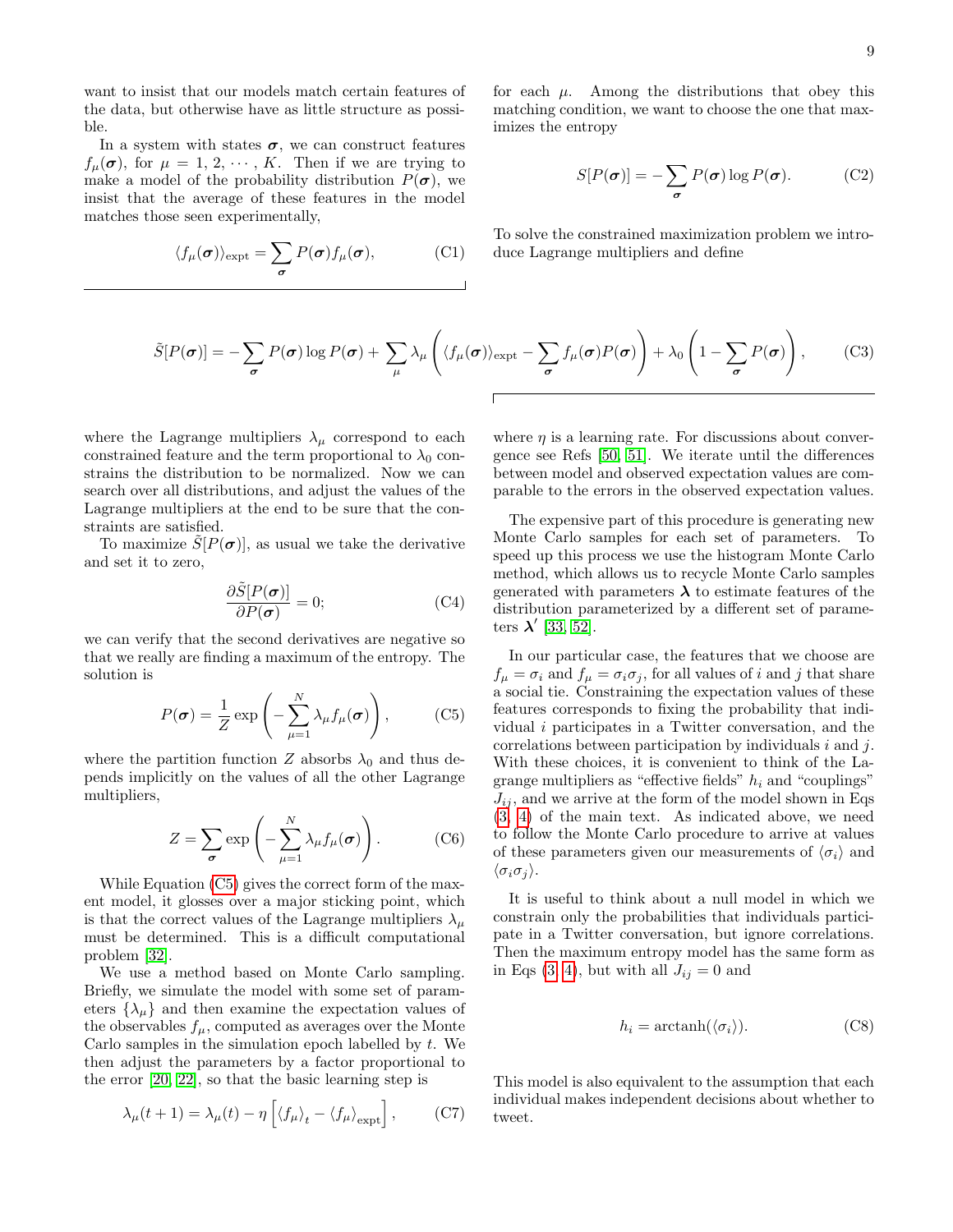

<span id="page-9-0"></span>FIG. 11: Characteristics of Coupling Matrix. (Top) Distribution of couplings  $J_{ij}$  for the community in Fig [2.](#page-2-3) (Bottom) Distribution of the product of all interactions from closed social triangles in the same community. Approximately 30% of all possible triangles are frustrated.

#### Appendix D: Energy landscapes

The model laid out in Eqs [\(3\)](#page-2-4) and [\(4\)](#page-2-1) is similar to canonical models of spin glasses. Spin glasses tend to have many minima in their energy landscape due to frustration [\[30\]](#page-11-25), which occurs when there are couplings of mixed sign in the Hamiltonian, competing with one another. This in turn leads to many metastable states in the energy landscape.

We can assess the complexity of the energy landscape by measuring how frequently frustration occurs. We examine this by looking at the distribution of the product of all coupling terms representing a social triangle (where three people all have social ties to one another) in the communities. When the product of these interaction terms is positive, there exists a social configuration that can minimize all relevant terms in the Hamiltonian. When this product is negative, then no state can minimize all relevant terms and the system is frustrated. We show an example of the distribution of couplings  $J_{ij}$  and the distribution of the product of couplings from social triangles in Fig [11.](#page-9-0) As we can see, there are a significant number of frustrated triangles. This is true for all the communities that we examined.

We can also evaluate the complexity of the energy landscape by directly estimating the number of metastable states in the energy landscape, which we do by moving "downhill" in energy from each of  $10^5$  Monte Carlo samples. We can then see how the number of metastable states scales with the size of the system. We show this relationship in Fig [12](#page-9-1) for all 106 communities we examined. Over the range that we can observe, the number of metastable states increases roughly exponentially with system size, albeit with considerable variation from instance to instance. If this pattern persists into the thermodynamic limit it would put the energy landscape of these systems into the very complex class identified for the mean–field spin glass [\[30\]](#page-11-25).

## Appendix E: Accuracy of three point correlations

In Figure [3](#page-2-2) of the main text, each three point correlation  $C_{ijk}$  carries an empirical uncertainty that can be estimated by bootstrap. The shear quantity of possible three point correlations in a heterogenous system makes it difficult to evaluate the accuracy of our predictions, so here we bin the three point correlations by their empirical values and then compare the root mean square error in prediction by the pairwise max-ent model to the root mean square uncertainty in the data. In Figure [13](#page-10-0) we show two examples of these errors. Data from the community on the left is shown in Fig [3](#page-2-2) of the main text.

For the community on the left of Fig [13,](#page-10-0) the prediction error is of the same order of magnitude as the measurement error, indicating that the pairwise max-ent model is able to capture three point correlations almost as well as the data allow. The bottom of Fig [13](#page-10-0) shows the cumulative distribution of three point correlations. As we can see, the accuracy in the top of figure [13](#page-10-0) covers the bulk of this distribution. However, for the community shown on the right of Fig [13,](#page-10-0) the prediction error from the maximum entropy model is significantly larger than the intrinsic error in the data. In short, for the community on the right, the pairwise maximum entropy model is not capable of accurately reproducing 3 point correlations to the precision that the data allows. This does not mean that the maximum entropy model is incapable of making useful predictions on the three point correlations. Indeed, for the community on the right, the Pearson correlation coefficient between the empirical and predicted values of  $C_{ijk}$  is 0.93, which would normally be viewed as



<span id="page-9-1"></span>FIG. 12: Number of Metastable States. Number of metastable states, estimated as described in the text, for each of the communities that we analyzed.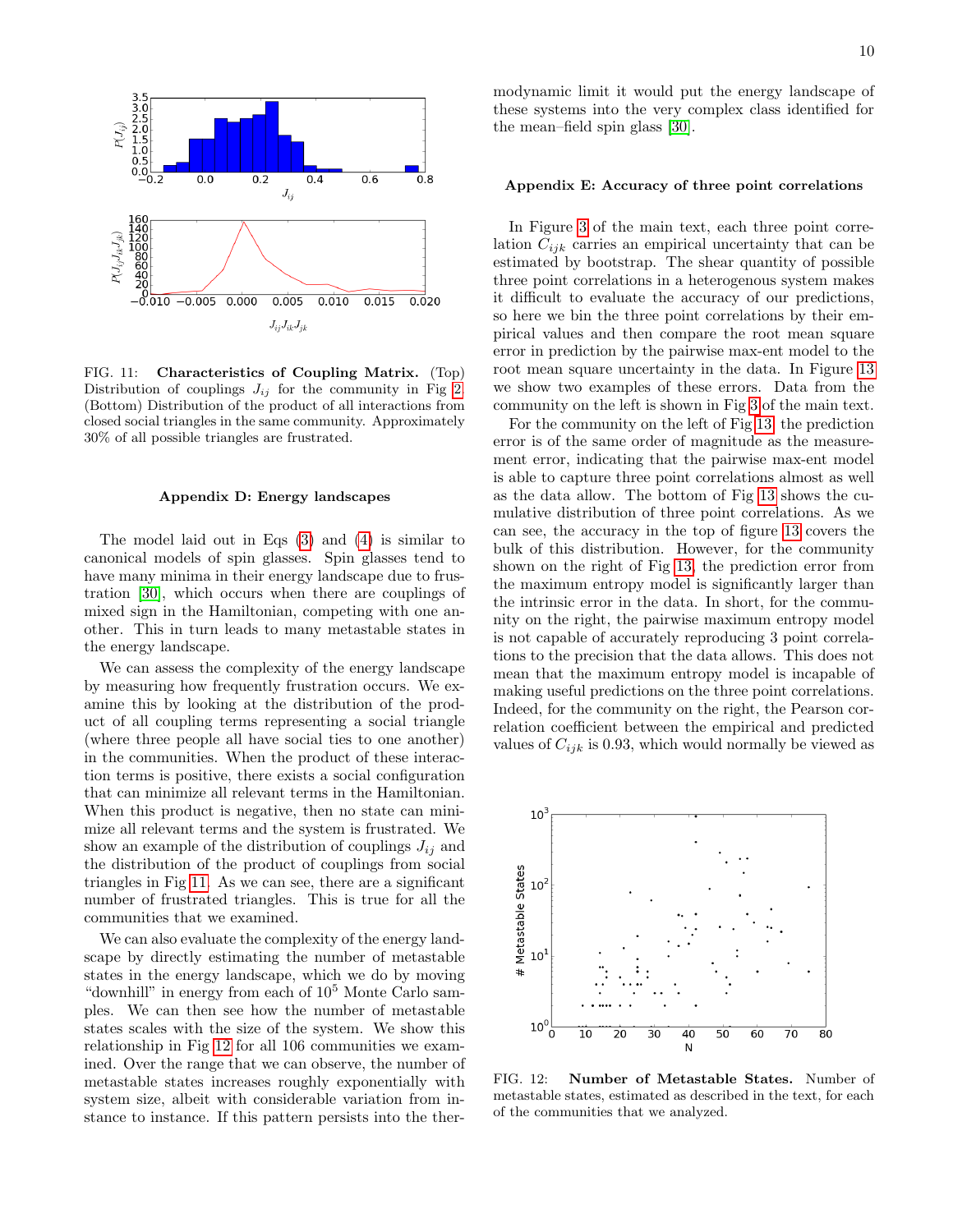

<span id="page-10-0"></span>FIG. 13:  $C_{ijk}$  **Prediction Error.** Top shows the root mean square error for predictions of three point correlations from the pairwise max-ent model (green) as well as the root mean square uncertainty for empirical three point correlations (red). Data were binned to compute root mean square errors. Bottom shows cumulative distribution of empirical three point correlation values. Left and right represent data from two different communities (data from left shown in Fig [3\)](#page-2-2).

a success, even if we do not reach the maximum possible accuracy.

It is unclear what determines how well a pairwise model is capable of fitting data from a given community, and we suspect that variation between communities could be a fruitful area of study.

#### Appendix F: Thermodynamics redux

If we can take our models seriously, then as the networks we study become larger the description in terms of statistical mechanics should imply an analog of thermodynamics. We follow Refs [\[21,](#page-11-31) [36,](#page-11-32) [37\]](#page-11-33) in this construction, and for completeness we recall the arguments presented there.

The essential step is to write the partition function not as a sum over states but as an integral over the density of states,

$$
Z = \sum_{\sigma} e^{-E} = \int dE e^{-E} \rho(E), \tag{F1}
$$

where

$$
\rho(E) = \sum_{\sigma} \delta(E - E_{\sigma}).
$$
 (F2)

We can integrate by parts to yield an expression in terms of the cumulative density of states, and from there the micro-canonical entropy [Eq [\(8\)](#page-4-0)],

$$
Z = \int dE e^{S(E) - E}.
$$
 (F3)

We then scale the energy per node  $\epsilon = E/N$  and the entropy per node  $s = S(E)/N$ , which gives us

$$
Z = N \int d\epsilon e^{N(s(\epsilon) - \epsilon)} = \int dE e^{-Nf(\epsilon)}, \quad (F4)
$$

where  $f(\epsilon) = \epsilon - s(\epsilon)$ , is the free energy per particle. The claim that

$$
\lim_{N \to \infty} S(E)/N = s(\epsilon) \tag{F5}
$$

is the claim that a thermodynamic limit exists, which is far from obvious. But if it does exist, we can continue.

If we take the limit  $N \to \infty$ , we enter into the domain of Laplace's approximation, where Z will be dominated by the minima of  $f$ . These minima are given by the solutions  $\epsilon^*$  such that:

$$
\left. \frac{\mathrm{d}f}{\mathrm{d}\epsilon} \right|_{\epsilon^*} = 0 \implies \left. \frac{\mathrm{d}s}{\mathrm{d}\epsilon} \right|_{\epsilon^*} = 1 \tag{F6}
$$

This is true for all systems, and is another way of defining temperature[\[36,](#page-11-32) [53\]](#page-11-48), which we have set to be 1 in our discussion. Expanding to second order (as the first derivative disappears at the minima), we have that:

$$
Z \approx Ne^{-Nf(\epsilon^*)} \int d\epsilon \exp\left(\frac{N}{2}(\epsilon - \epsilon^*)^2 \frac{d^2 s(\epsilon)}{d\epsilon^2}\bigg|_{\epsilon^*}\right) (F7)
$$

In this equation, it seems that the term outside the integral provides a contribution from the typical energy  $\epsilon^*$ , while the term inside the integral bounds the deviations from that typical energy. Crucially, the size of these deviations is controlled by the second derivative of the entropy with respect to the energy. When that second derivative is small, deviations from the typical energy will be large. This is a critical point.



<span id="page-10-1"></span>FIG. 14: Heat Capacity Heat Capacity (equation [F8\)](#page-11-49) as a function of a temperature coupled to the inferred max-ent Hamiltonian. Red Line indicates actual temperature  $(T = 1)$ .